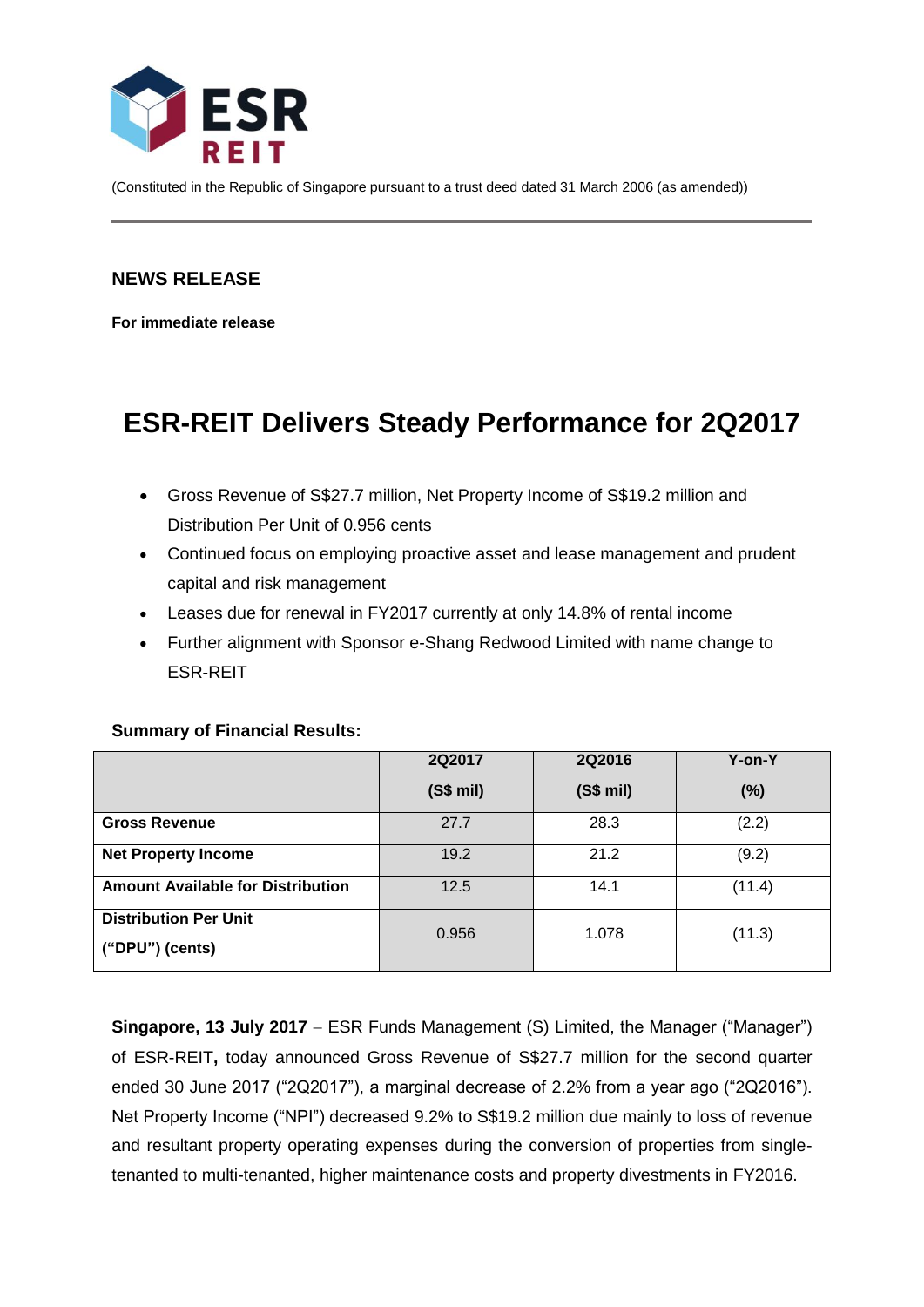Amount available for distribution for 2Q2017 was S\$12.5 million, which translates to a Distribution Per Unit ("DPU") of 0.956 cents for 2Q2017.

Mr. Adrian Chui, Chief Executive Officer and Executive Director of ESR Funds Management (S) Limited, said "Although challenging business conditions continue to bring about a slowdown in the industrial property market, we are establishing the foundation for ESR-REIT's next stage of development by employing a proactive asset and lease management strategy and exercising a prudent capital and risk management approach to our business."

"In doing so, we remain committed towards unlocking value for our Unitholders and ensuring that we are well-positioned to capitalise on any market upside."

### **Real Estate Highlights**

In 1H2017, the Manager reduced the number of ESR-REIT's leases due for renewal in FY2017 to 14.8%, a 6.7% reduction from 21.5% at the start of the year. Out of the five single-tenanted buildings with leases expiring in FY2017, three have been renewed. Of the two remaining leases, one tenant has expressed its intention to renew its lease while the Manager expects to divest the other building, a smaller non-core property. Approximately 692,509 sq ft of space was renewed in 1H2017, with occupancy remaining stable at 95.4%<sup>1</sup> and the Weighted Average Lease Expiry ("WALE") at 3.4 years.

In line with its strategy of capital recycling, ESR-REIT entered into an agreement on 14 June 2017 to divest the property at 23 Woodlands Terrace for a consideration of S\$17.68 million, reflecting a 2.8% premium above valuation, and an agreement on 6 July 2017 to divest 87 Defu Lane 10 for a consideration of S\$17.5 million, reflecting a 0.6% premium above valuation.

ESR-REIT has reduced its exposure to the Oil and Gas sector with the replacement of Tellus Marine, a master tenant at 21B Senoko Loop. Tellus Marine's lease constitutes approximately 2.4% of the REIT's portfolio rental income. As the company is facing business sustainability issues, the Manager has proactively identified a replacement tenant from the construction sector that is set to take over the entire site for a three-year lease term. Tellus Marine's security deposit will be gradually drawn down to largely offset any loss in rental in the interim until the new tenant takes over.

<sup>1</sup> <sup>1</sup> Excluding 120 Pioneer Road which is currently undergoing AEI and 55 Ubi Ave 3 and 23 Woodlands Terrace that are held for divestment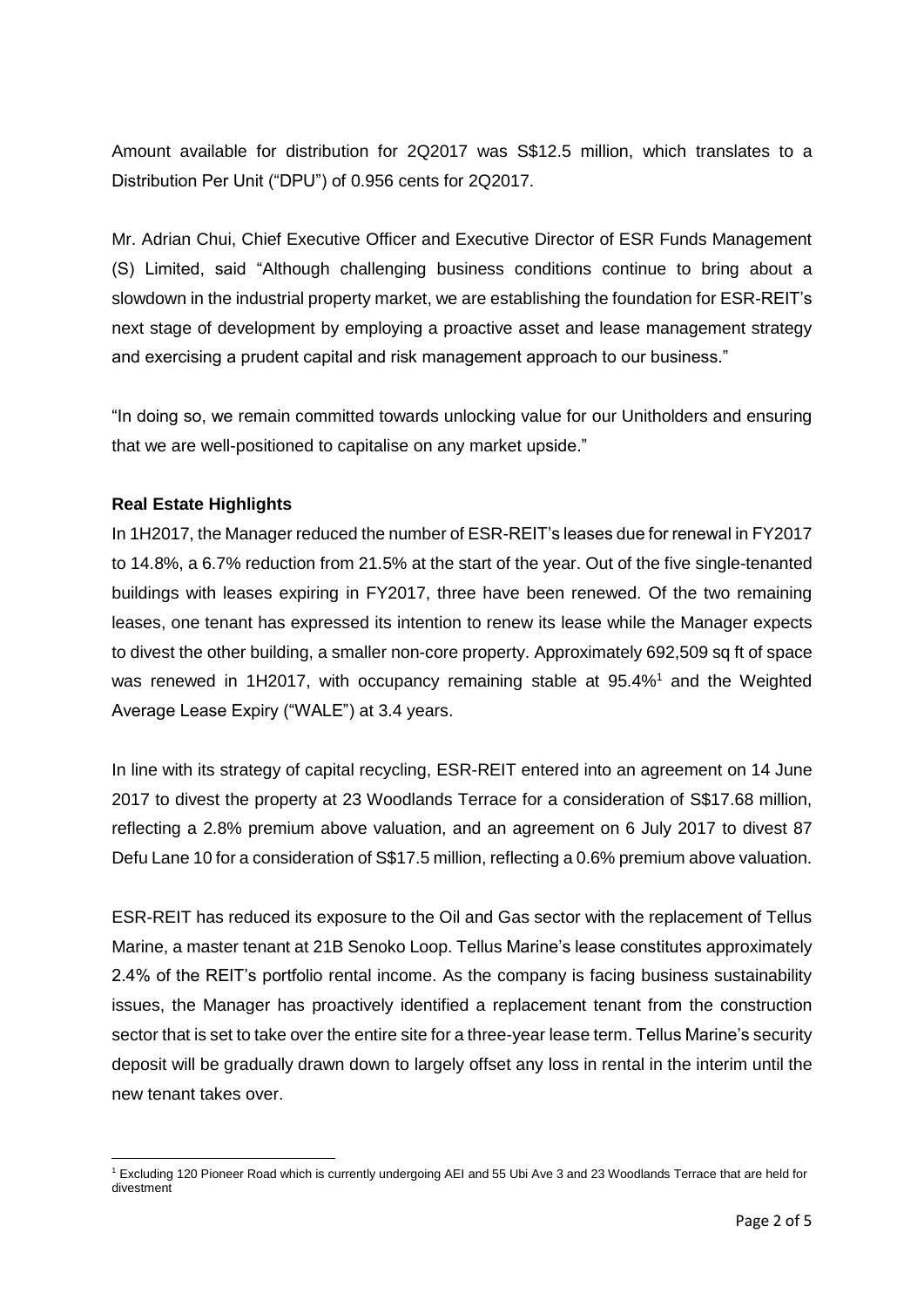During 2Q2017, the property at 30 Toh Guan Road was affected by fire. This property (which represents only about c.4.4% of ESR-REIT's portfolio valuation) has seen its operations affected with the building only expected to return to full operation in July 2017. Accordingly, we have prudently accrued for one-off costs.

#### **Capital Management**

As at 30 June 2017, ESR-REIT has a fully unencumbered portfolio of 49 investment properties with a combined value of approximately S\$1.36 billion. ESR-REIT's gearing ratio was at 37.9%, within the Manager's target gearing range of 30-40%. ESR-REIT has no major refinancing requirements until 2H2018, and maintains financial flexibility with \$95.5 million in undrawn committed revolving credit facilities. Approximately 89.5% of its interest rates exposure is fixed for the next 2.4 years.

#### **Corporate Developments**

To strengthen its alignment with its Sponsor, e-Shang Redwood ("ESR"), the REIT announced that it has changed its name from Cambridge Industrial Trust to ESR-REIT, effective from 23 June 2017. The name change involved an integration of ESR's corporate identity and signified the REIT's importance as part of ESR's business activities as well as ESR's continued support to the REIT. This also included a change in name of its Manager to ESR Funds Management (S) Limited.

For media and analyst enquiries, please contact:

#### **ESR Funds Management (S) Limited**

Cheryl Lim Marketing Communications Manager Tel: +65 6222 3339 cheryl.lim@esr-reit.com.sg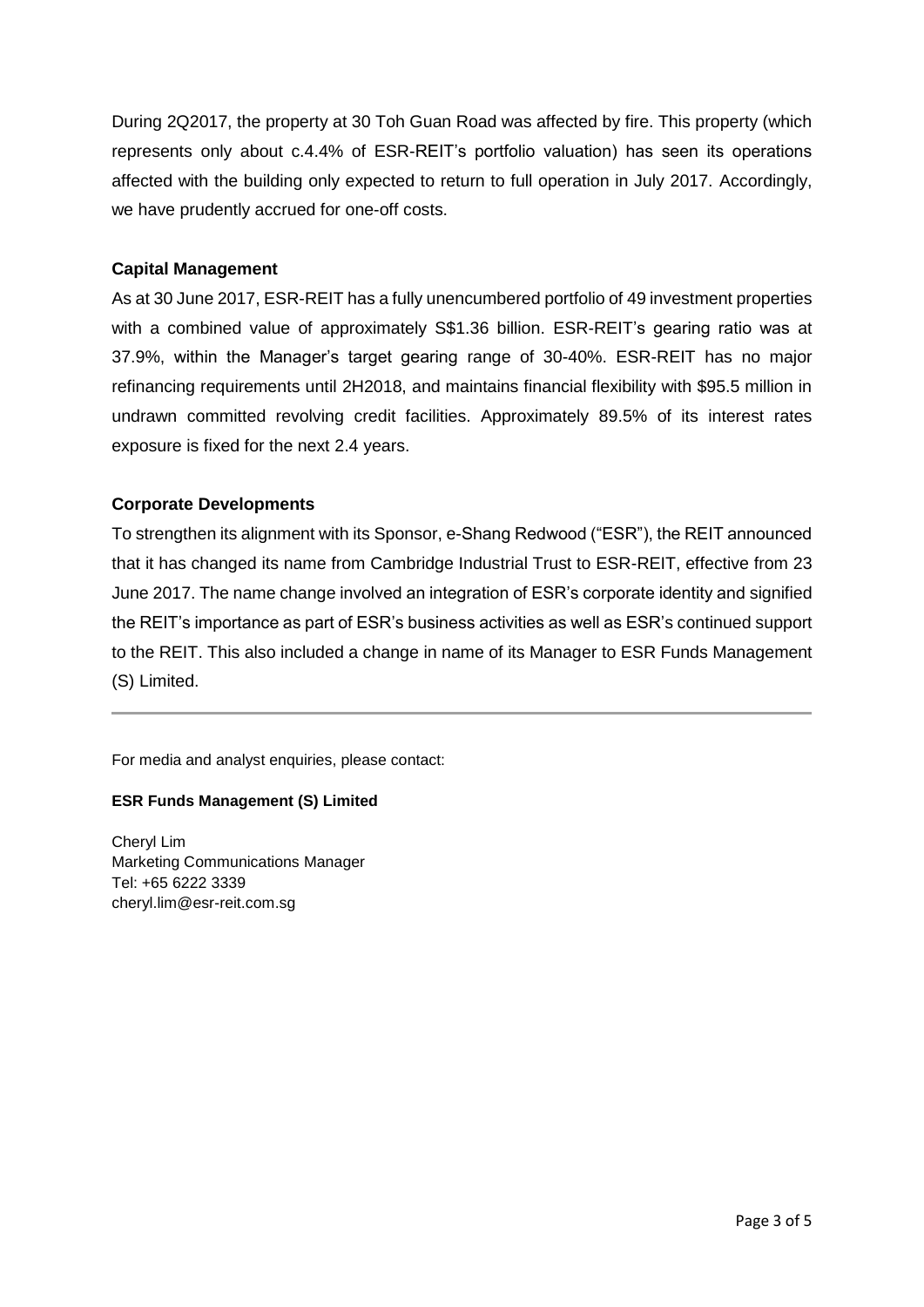#### **About ESR-REIT**

ESR-REIT has been listed on the Singapore Exchange Securities Trading Limited since 25 July 2006.

ESR-REIT invests in quality income-producing industrial properties and has a diversified portfolio of 49 properties located across Singapore, with a total gross floor area of approximately 8.4 million sq ft and a property value of S\$1.36 billion as at 30 June 2017. The properties are in the following business sectors: Logistics/ Warehouse, Hi-Specs Industrial, Light Industrial, General Industrial and Business Parks, and are located close to major transportation hubs and key industrial zones island-wide.

The Manager's objective is to provide Unitholders with a stable and secure income stream through the successful implementation of the following strategies:

- Acquisition of value-enhancing properties;
- Pro-active asset management;
- Divestment of non-core properties; and
- Prudent capital and risk management.

ESR Funds Management (S) Limited, the Manager of ESR-REIT, is owned by two stakeholders, namely, e-Shang Redwood Limited ("ESR") (indirectly 80 percent) and Mitsui & Co., Ltd ("Mitsui") (20 percent):

- Headquartered in Hong Kong, ESR is one of the leading "pure-play" pan-Asia logistics real estate platforms, focusing on developing and managing institutional-quality logistics facilities that cater to third-party logistics ("3PLs") providers, e-commerce companies, bricks-and-mortar retailers, coldchain logistics providers and industrial companies. Co-founded by Warburg Pincus and backed by some of the world's preeminent investors including APG, CPPIB, Goldman Sachs, Morgan Stanley, PGGM and Ping An, our platform represents one of the largest in the Asia-Pacific region managing over 8 million square metres of projects owned and under development across China, Japan, Singapore and South Korea, with capital and funds management offices in Hong Kong and Singapore.
- Mitsui is one of the largest corporate conglomerates in Japan and listed on the Tokyo Stock Exchange. It is one of the largest publicly traded companies in the world. Mitsui also developed the Japan Logistics Fund Inc., a publicly listed REIT in Japan dedicated to investing in distribution facilities.

For further information on ESR-REIT, please visit www.esr-reit.com.sg